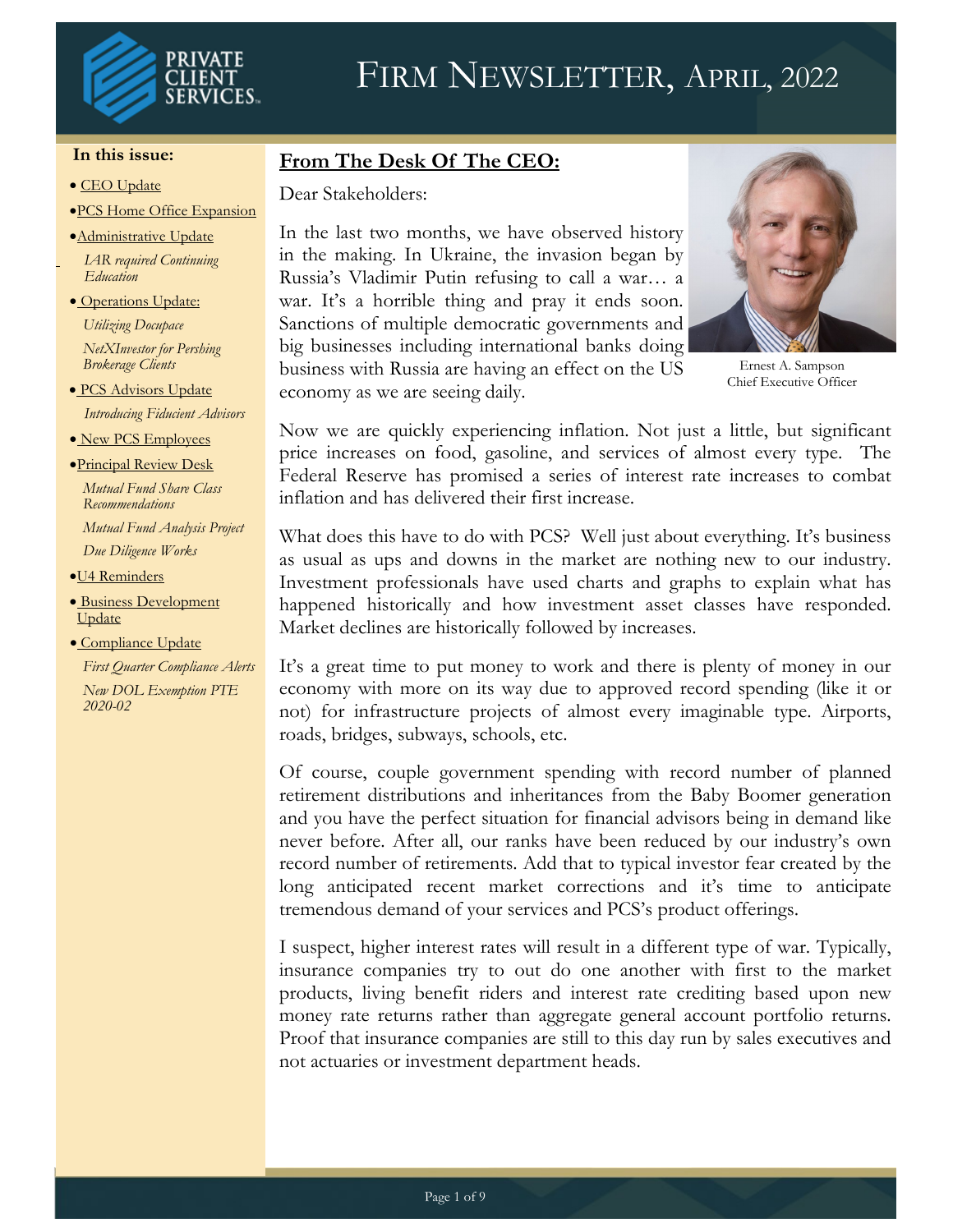

### CEO COMMENTS (CONTINUED):

If you study our industry in the eighties, that right 1980's, record interest rate increases caused all kinds of abnormalities and opportunities. Don't be surprised if new products appear relatively soon reflecting interest rate assumptions not used in years and projected into the foreseeable future.

On the regulatory front, there are new rules and regulations for our industry, one of which has been a subject of a great deal of conversation and work being done on the new rules effecting retirement plan distributions. This is not unanticipated given the expected record number of distributions anticipated and the need to oversee that senior citizens are helped with their investment decisions and not harmed in any way. PCS will be ready when the time comes for advisors to document and evidence their distribution recommendations with new technology that will make it easier to conduct business with this important regulatory initiative. More information on the new DOL exemption PTE2020-02 can be found in the Compliance Section of this newsletter.

As always, we appreciate your partnership and wish each of you a successful year and productive second quarter!

### PCS Home Office Expansion

Thanks to all of you, PCS continues to grow, and along with growth comes the opportunity to increase the level of support we can provide. It's an exciting time at PCS!

With the addition of 7 new PCS employees in the Carolinas, we are excited to announce that PCS has expanded our home office footprint to Charlotte, North Carolina, the second largest financial center in the United States. Among other things, our hope is to leverage the robust financial services talent pool it offers to continue to grow our PCS home office team.



Tim Graham, Chief Operations Officer

PCS opened its doors in Charlotte on March 1, 2022. The office is located at 5113 Piper Station Drive, Suite 207, Charlotte, NC. 28277.

We have also transitioned our Appleton, WI office location to a more conducive space that better fits the needs of all our 16 Appleton employees. PCS Appleton is now located at 4351 W College Avenue, Suite 420, Appleton, WI 54914.

Please refer to our website for additional contact information.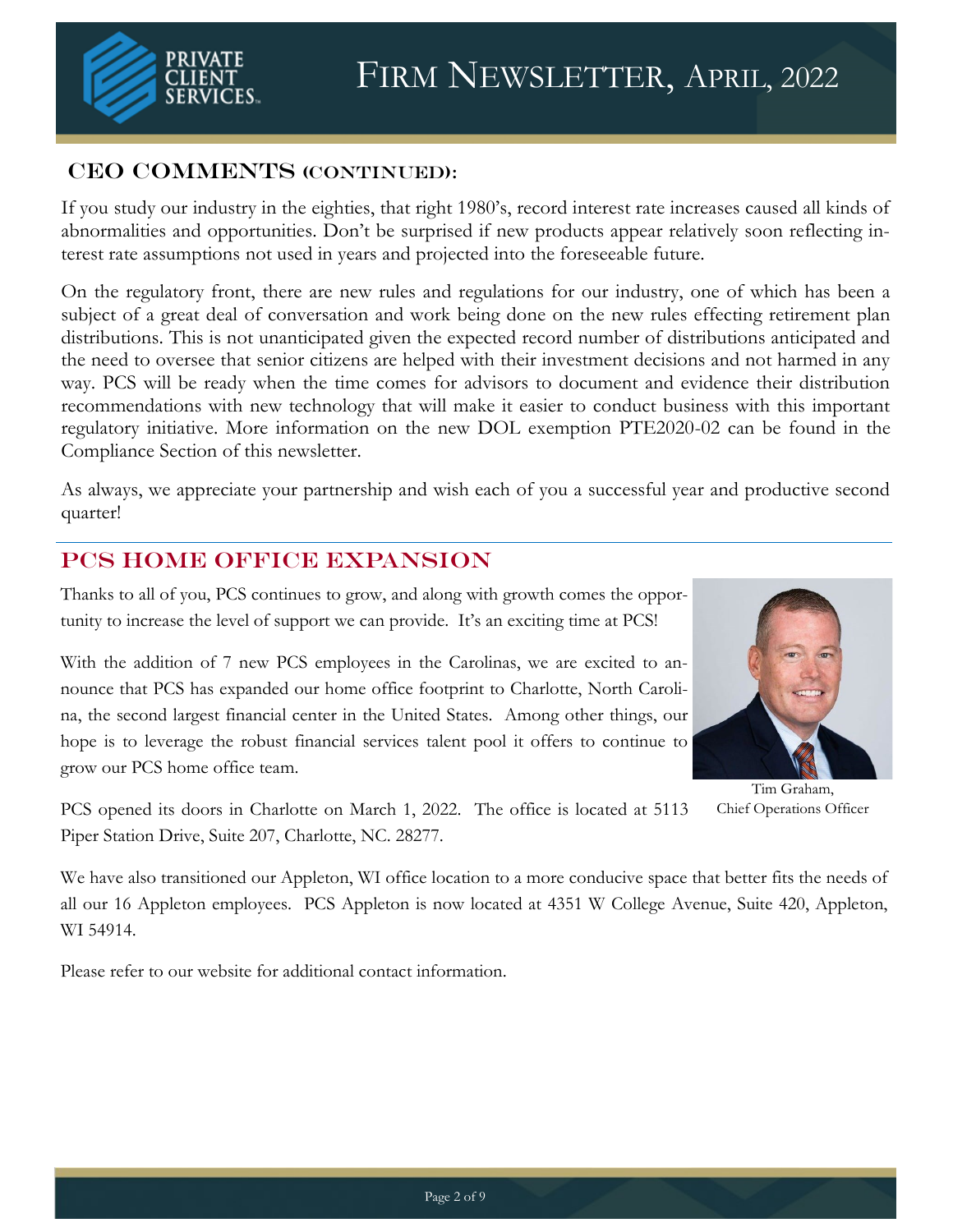

### Administrative Update:

#### **New Investment Advisory Representative Continuing Education Requirements**

In November 2020, the North American Securities Administration Association (NASAA) adopted an investment advisor representative continuing education requirement with the goal of ensuring that advisors receive proper and updated training on the securities business relevant to their duties and fiduciary obligations. The model rule has both a products and practices component, as well as an ethics component and is intended to be compatible with other continuing education programs.



Mary Wescott, Chief Administration Officer

Presently, the following states have adopted the Rule: Arkansas, Kentucky, Maryland, Michigan, Mississippi, Nevada, Vermont, Washington D.C., and Wisconsin.

Please refer to the list of Frequently Asked Questions below for additional information. Further questions may be answered through the FAQ documentation on the NASAA site available via this link [https://www.nasaa.org/](https://www.nasaa.org/industry-resources/investment-advisers/resources/iar-ce-faq/) [industry-resources/investment-advisers/resources/iar-ce-faq/](https://www.nasaa.org/industry-resources/investment-advisers/resources/iar-ce-faq/) or by contacting either Mary Wescott ([mwescott@pcsbd.net\)](mailto:mwescott@pcsbd.net) or John Taylor-Jones [\(jtaylor-jones@pcsbd.net\).](mailto:jtaylor-jones@pcsbd.net)

#### **What Does This Mean to Investment Advisor Representatives of PCS?**

All investment advisor representatives of Private Client Services will be assigned course work to fulfill the NASAA's IAR CE requirement regardless of home state location as part of the annual Firm-element continuing education which will be rolled out in July, 2022 through our CE provider, Quest. Quest has been approved by Prometric on behalf of the NASAA as an authorized provider of investment advisor continuing education courses.

#### **What Does This Mean to IARs of an Unaffiliated Investment Advisory Firm?**

Registered representatives of PCS who are also investment advisor representatives of an unaffiliated investment advisory firm through an Outside Business Activity will be assigned the RIA courses in Quest to satisfy the IAR continuing education requirement as well.

\* The IAR courses will not create additional courses since they are compatible with the BD side courses.

#### **What is the Products and Practices Component of the CE Model Rule?**

The products and practices component is designed to ensure ongoing knowledge and competency related to investment products, strategies, standards, and compliance practices relevant to the investment advisory industry.

#### **What is the Ethics and Professional Responsibility Component of the CE Model Rule?**

The ethics and professional responsibility component is designed to ensure ongoing knowledge and competency related to an IAR's duties and obligations to his/her clients, including issues related to the fiduciary duty owed to each client.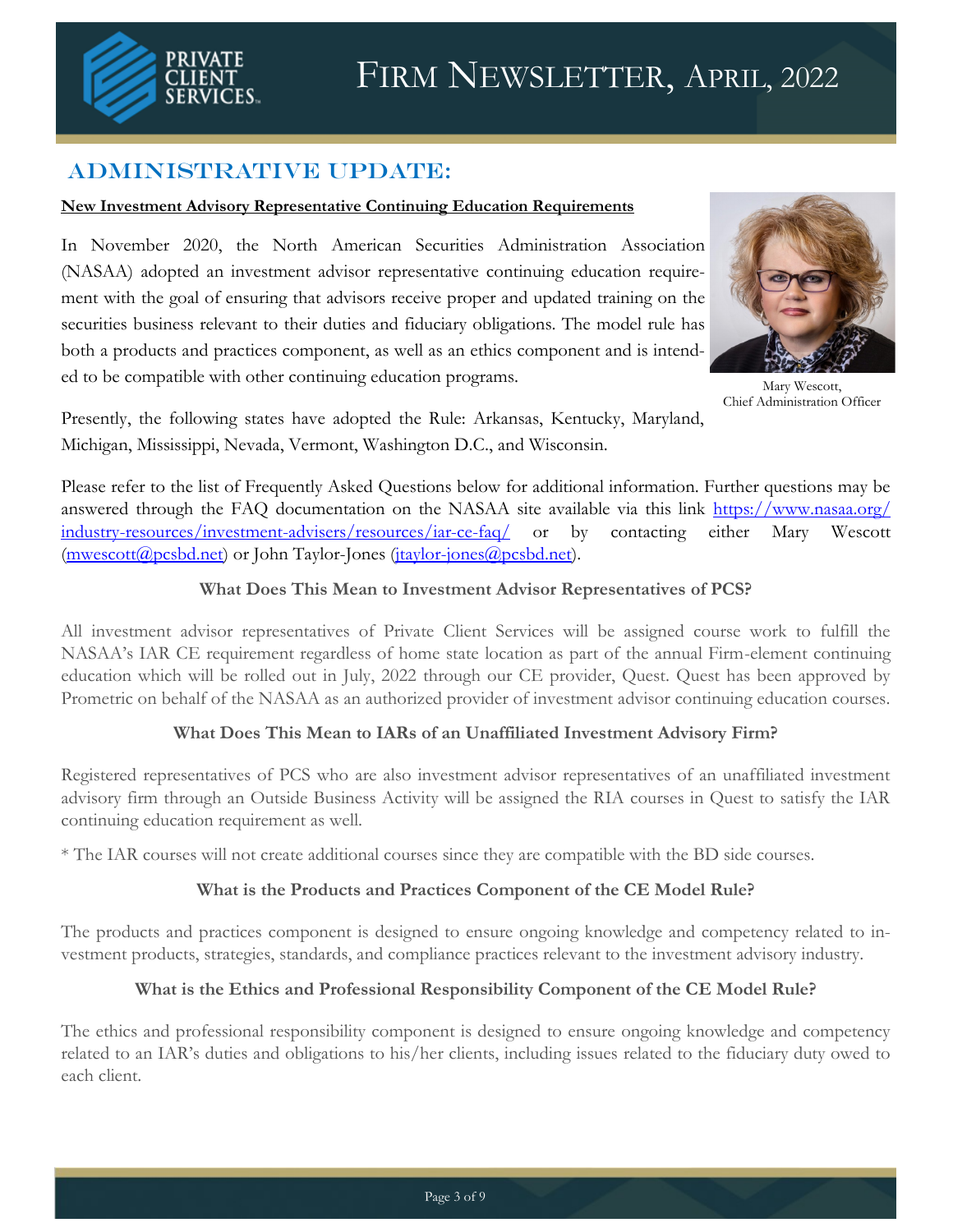

# OPERATIONS UPDATE:

### **Utilizing Docupace**

Docupace is our SEC/FINRA compliant unified workflow and document management solution for account opening, maintenance, check blotters and various compliance submissions. Compliance disclosures and check blotters have been required to be entered into Docupace since January 2021. As more and more of our advisor offices have been using Docupace, we've incorporated the feedback received into our processes, training materials and enhancements. Utilization of Docupace will be required this year for all PCS advisor offices providing service for and opening broker dealer client accounts. If your office is not yet using Docupace for client activity, we will be reaching out in the coming weeks and will work with your office to ensure your migration is successful. The previous methods of submitting business will eventually be discontinued, and notification of your required migration date will be provided, along with additional training opportunities.



Lorna Hill, Director of Training & Strategic Operations

#### **NetXInvestor for Pershing PCS Brokerage Clients**

NetXInvestor is a service offered by Pershing that provides clients online access to view their brokerage account activity, holdings and balances as well as subscribe to electronic delivery of account related documents including statements and trade confirmations at no additional cost.

**Private Client Services has extended the amount of time a client has to login with their ID and/or enter their password from 60 and 90 days to 120 days to prevent fewer lockouts.** 

#### **Enrollment in NetXInvestor**

For existing accounts, to enroll in NetXInvestor, please have the client complete the Online Access and Electronic Delivery Form within Docupace under Client Maintenance Update. For clients who already have a NetXInvestor ID and simply want to add accounts to their existing ID, please have them complete the Online Access and Electronic Delivery Form. Please email this form to PCS Operations at [operations@pcsbd.net](mailto:operations@pcsbd.net) for processing, with "Update" or "Additions" written at the top.

After the ID has been created, the client will receive an email notification from PCS Operations with instructions on how to log into their account. Under no circumstances do we include the client's actual User ID or password information via email.

For password resets, the client must call PCS Operations and speak with a PCS Operations Associate. After verifying the client's identity, we will reset their password. The client will be prompted to create a new password upon logging in with the temporary password. If a representative contacts the firm requesting a NetXInvestor password reset for their client, a PCS Operations Associate must contact the client via phone. After verifying the client's identity, we will inform them that their password has been reset.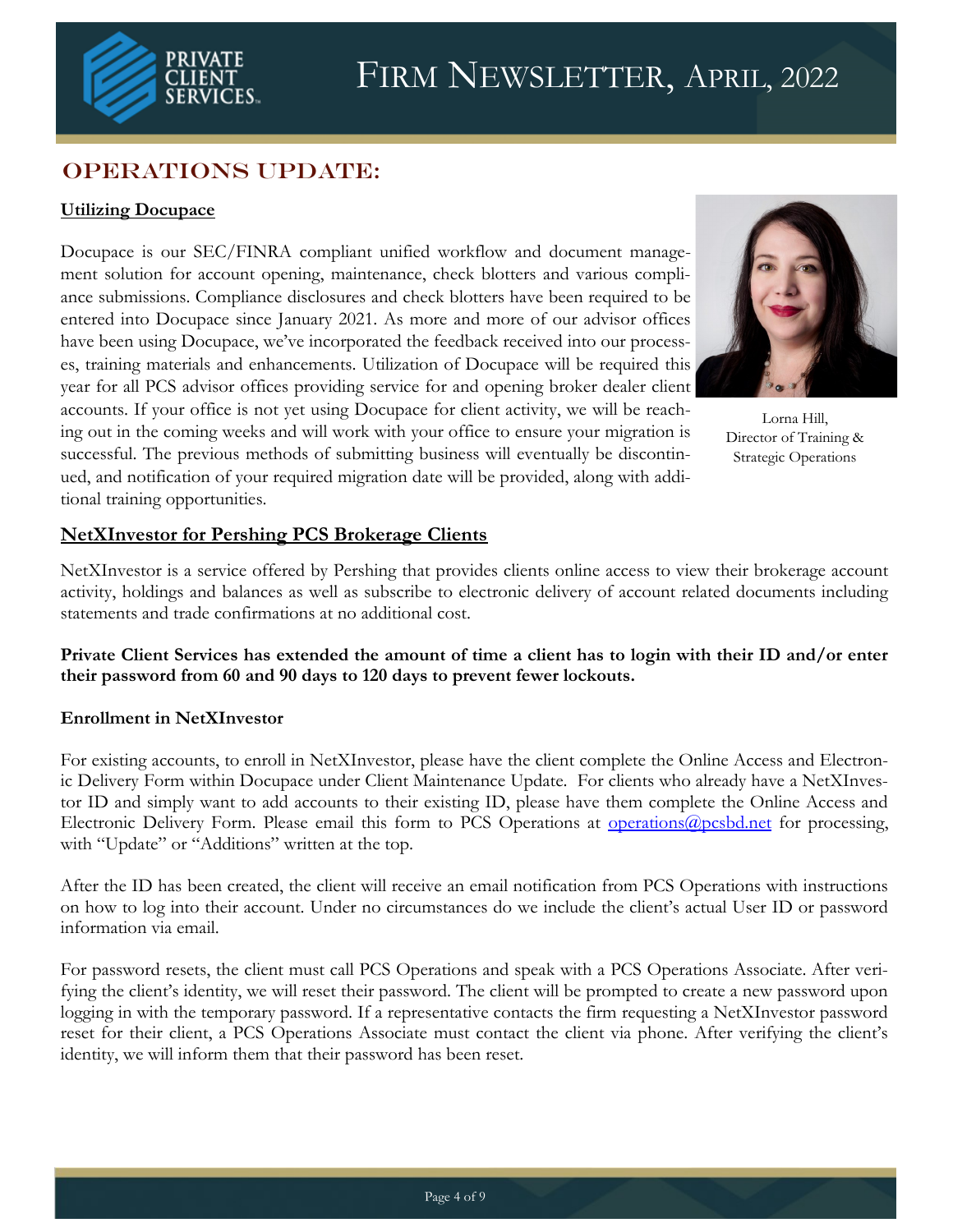# OPERATIONS UPDATE (Continued):

### **My Client View**

My Client View enables you to see exactly what your client sees on NetXInvestor. This feature is useful for assisting clients with questions about the NetXInvestor website. It is view only access, and you are unable to make changes on behalf of your client using this site.

#### *Access My Client View*

From **NetX360**, click **Tools** > **My Client View** under Other Applications

In the **View** field, select how you want to search for the client account, and enter your search criteria in the adjacent field:

Subscriber ID – Client's full NetXInvestor ID

Account Number – Client's full account number

Client Name – Client's last name

Click **Display**. A list of accounts that match your search criteria displays.

In the **Site Description** column, select the NetXInvestor site you want to view. NetXInvestor opens in a pop-up, with the selected account displayed.

# PCS ADVISORS UPDATE:

#### **New Strategic Partner - Fiducient Advisors**

As PCS and PCS Advisors continues to grow and evolve, we continue to look for resources that allow us to provide a higher level of service to our advisors and partners. We have been very selective with whom we partner and value what we do for clients on a day-to-day basis and want partners that understand the advisor focus approach of the PCS family.

We have been evaluating investment consulting firms that would add to our investment research and asset allocation efforts. We focused our efforts looking for strategic partners that could add value to you and your teams.



Steve Mills Executive Director, Advisory Services

After researching and reviewing teams and capabilities one firm stood above the rest. Fiducient Advisors (Fiducient) understood the direction we want to go with our platform and had the tools, experience, and deep knowledge to support us. Their team of over 180 professionals, including over 25 Chartered Financial Analysts (CFAs), will be consulting with us on various aspects of our platform including portfolio construction, asset allocation, manager due diligence and case support.

This is a big investment in the infrastructure of our firm, and we are excited about the additional capabilities that our partnership with Fiducient will provide for you and your clients.

For more information about Fiducient, or PCS Advisors please contact Steve (smills@pcsbd.net).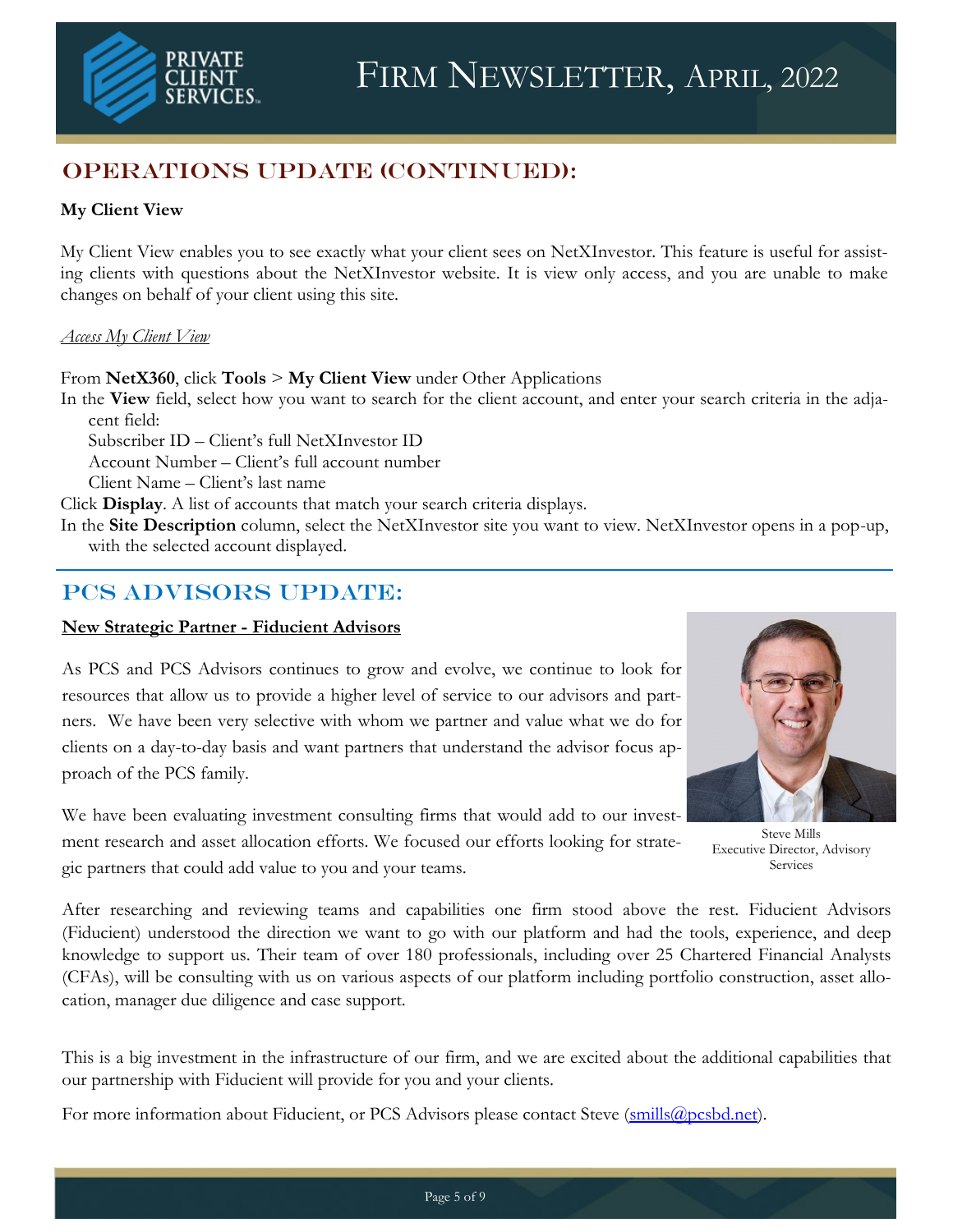

# NEW PCS EMPLOYEES



**Chris Bohnert:** Chris serves as a Business Development Officer consulting with advisors during their transition to independence. He has more than 25 years of experience in the financial services industry, including time as an Independent Advisor. Prior to joining PCS, Chris spent seven years with Janus Henderson Investors assisting advisors with portfolio construction and practice management. He graduated from the College of Charleston and holds the FINRA Series 7 and 63 licenses. Chris is located in the Louisville office.



**Patrick Homan:** Patrick serves as a Compliance Surveillance Officer with PCS. He has almost 30 years of experience in the retail brokerage industry, which includes 15 years at LPL Financial where he served as a Registrations and Licensing Manager. In previous roles, he has served as a Chief Compliance Officer, Supervisory Principal, and Trader. Patrick graduated from the University of Northern Iowa with a bachelor's degree in Economics. He holds Series 4, 7, 24, 53, and 66 registrations. Patrick is located in the Charlotte office.



Steve Mills:Steve is the Executive Director of Investment Advisory Services at PCS. He has over 25 years of industry experience and is responsible for building strategic partnerships with best-in-class technology firms, custodians while developing a strategic roadmap to ensure financial success for our corporate and hybrid RIA partners. Prior to joining PCS, Steve worked for Apollon Wealth Management where he held CCO and COO roles helping the team grow from \$350M in AUM to over \$3B in under 3 years through organic and inorganic growth. Steve also held previous leadership roles with LPL Financial and Wells Fargo. He earned his Bachelor of Science degree from the University of North Carolina – Charlotte and

holds the series 7, 9, 10, 63 and 65 licenses. Steve is located in Charleston, SC.



Zach Root: Zach serves as the Front Office Coordinator for Private Client Services. Prior to joining PCS, he served in lead roles within the areas of operations, customer service and sales. He attended Arizona State University. Zach is located in the Louisville office.



Payton Schrum: Payton serves as an Operations Specialist. Prior to joining PCS, she worked with TIAA as a Sr. Customer Advocate. She received a degree in Business Administration from North Carolina State University and currently holds her SIE, Series 6, 63 as well as State Life and Health insurance licenses.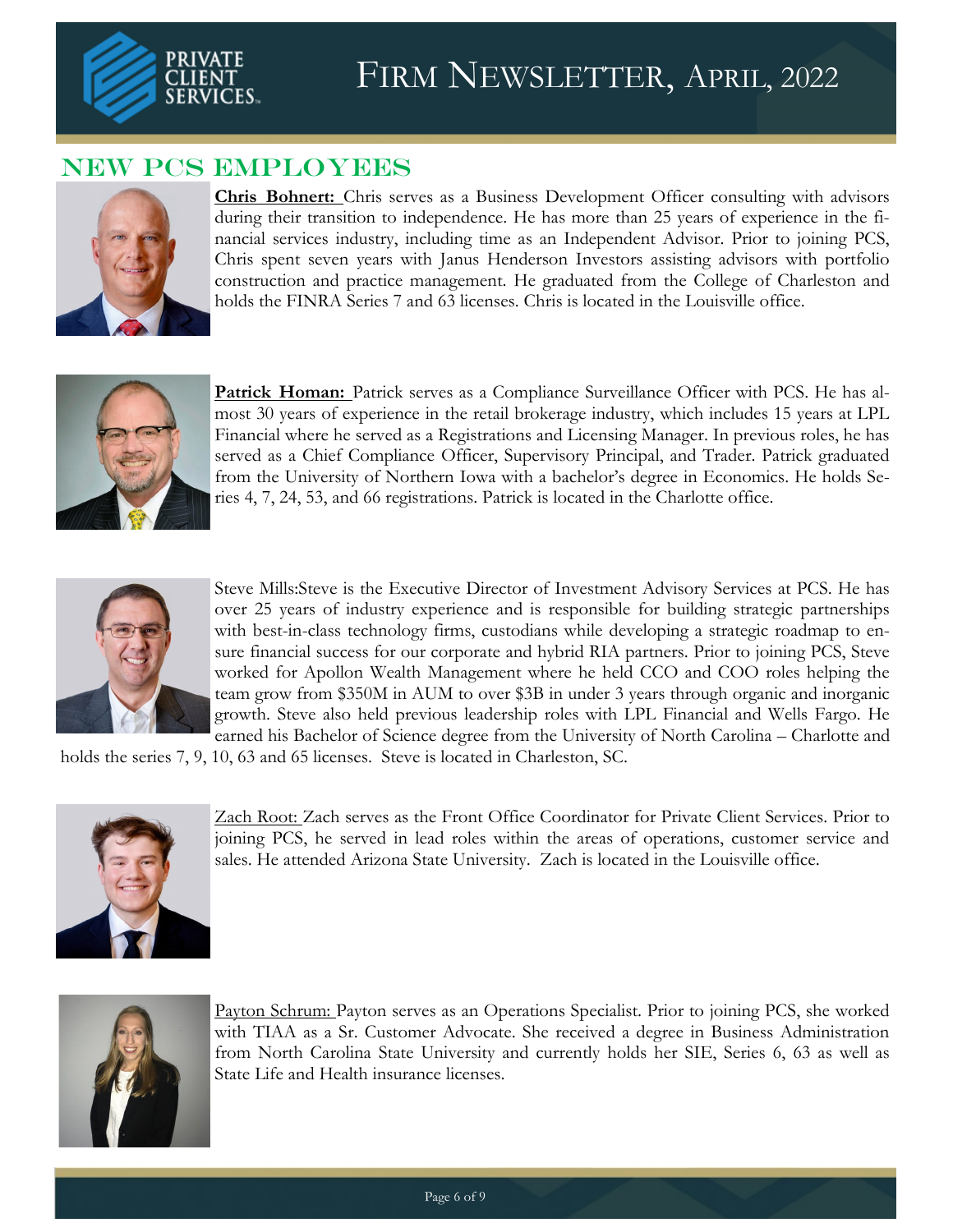

# Principal review Desk

### **Mutual Fund Share Class Recommendations**

When making a mutual fund recommendation, it is important to understand the client goal for the money being invested prior to determining the appropriate share class. Recommendations presented to the client should be in the best interest of those goals.

Clients with long term goals for the investment, should be given recommendations in the best interest of that long term goal, which will generally mean purchasing an A share fund. When making a C share recommendation the expectation is that you can show a documented need for a shorter-term product like a C share.

Many fund companies have policies that automatically convert C shares to A shares at a defined future point, however the client need for a shorter-term product like a C share still must be justified and documented if the client intends to purchase a C share.

### **Ongoing mutual fund analysis and recommendations**

One of the benefits of the new strategic partnership with Fiducient Advisors is their due diligence and analytics capabilities. PCS Advisors is in the process of converting higher cost mutual fund holdings in advisory accounts to lower cost advisory and institutional share classes.

Additionally, PCS has provided Fiducient with a complete list of current mutual fund holdings, both within Pershing brokerage accounts and directly held client holdings. Fiducient is in the process of evaluating these holdings as they relate to market performance as well as other funds in the same category. Fiducient will be providing this research to PCS as well as suggested alternative funds with better performance and cost structures.

PCS plans to use this information to communicate to all financial professionals so you may in turn review the information and determine with your clients if it makes sense to make changes to their current holdings. PCS believes this will be valuable information that can assist you with portfolio make-up and design going forward.

### **Due Diligence Works (DDW) - Approved Product Listing**

PCS utilizes Due Diligence Works to provide each financial professional a quick and easy link to access the firm approved product list of Annuities, ETFs, and mutual funds. You may access the DDW site via the Advisor Resource Center and clicking on the link icon listed above.

Due Diligence Works also provides comprehensive product due diligence and information designed to assist you with product recommendations. Below is a short snapshot of some annuity products. By clicking on the product name the system will provide significantly more detail on the product. You can also do product comparisons within the system and print the results to submit with your Best Interest forms.

|   | Name 个                                          | Carrier                  | <b>Durations</b>         |                | <b>Riders</b>                                                                    | Complexity<br>Level | Product<br>Score |
|---|-------------------------------------------------|--------------------------|--------------------------|----------------|----------------------------------------------------------------------------------|---------------------|------------------|
| ᄂ | PACIFIC INDEX FOUNDATION<br>$\triangle$ Indexed | Pacific Life             | 5, 7, 10                 | (2)            | <b>Interest Enhanced DB</b>                                                      | Level <sub>2</sub>  | 2.00             |
|   | Palladium SPIA<br>$\triangle$ SPIA              | <b>American National</b> | $\overline{\phantom{a}}$ |                | $\sim$                                                                           | Level 2             |                  |
|   | Perspective Advisory II<br>A Variable           | Jackson National         |                          | ⊚              | 5% Roll-up DBs 5% Rollup and Highest Quarterly Anniversary Autoguard 5<br>9 More | Level <sub>2</sub>  | 2.60             |
|   | Perspective II<br>A Variable                    | Jackson National         | $\overline{\phantom{a}}$ | $\circledcirc$ | 5% Roll-up DBs 5% Rollup and Highest Quarterly Anniversary Autoguard 5<br>9 More | Level <sub>2</sub>  | 3.40             |



Jane Vande Voort Director Field Supervision

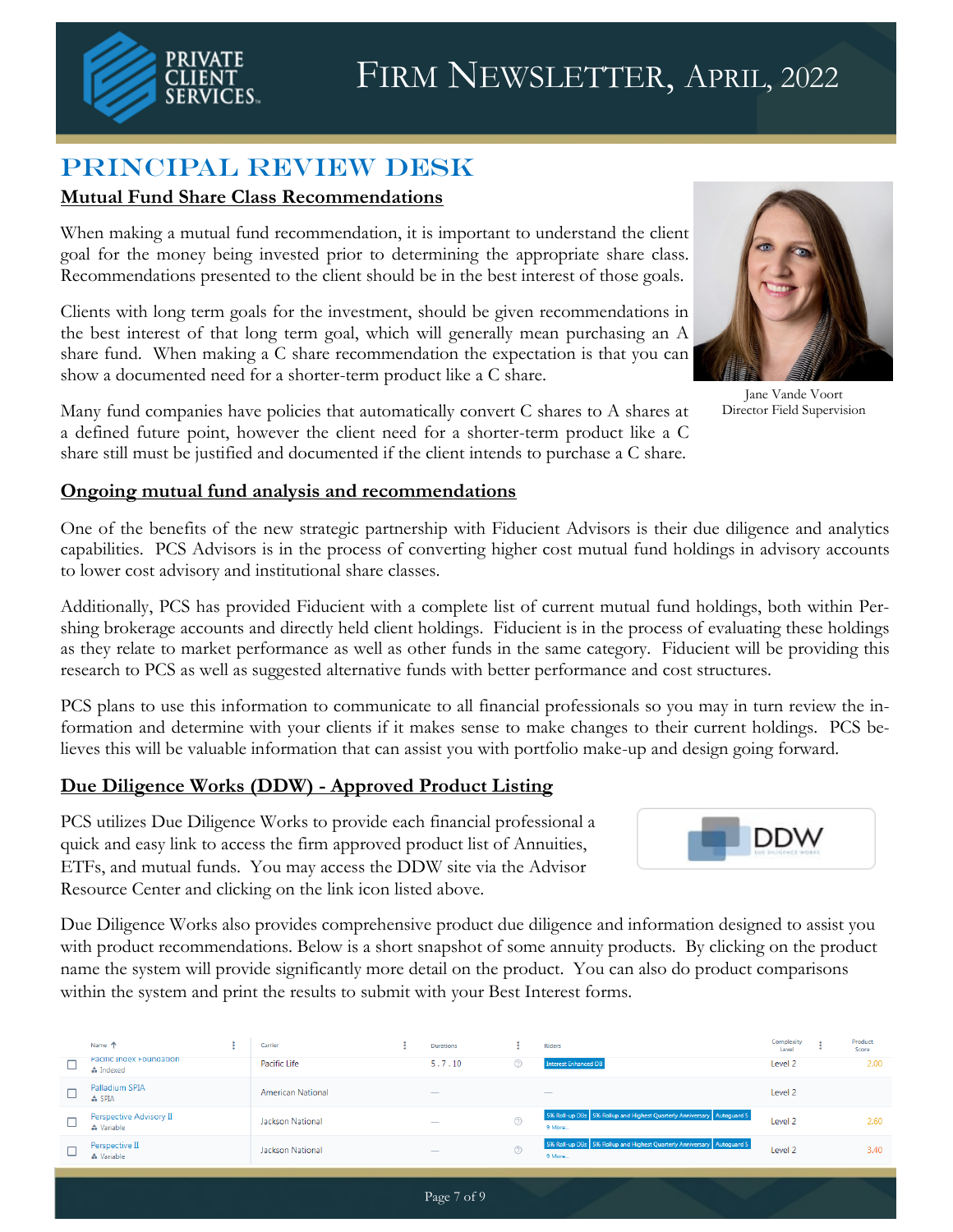

## U4 UPDATE REMINDER:

### **Disclosure Reminder:**

The FINRA form U4 must be updated in a timely manner (Usually within 30 days, but sometimes within 10 days) if any registered person has a disclosable event. These disclosable events include, but are not limited to, financial matters such as bankruptcy, compromise with creditors, or liens; legal matters; violations of industry rules; and other items related to outside business activities. Failure to disclose reportable items to the Home Office may result in delayed disclosure and significant late filing fees. Each late disclosure may result in as much as a \$1,575 late filing fee, which is the responsibility of the Representative to pay!

# Business Development UPDATE:

We'd like to welcome the following new groups and financial professionals to the PCS family:

| Date       | Company                                    | <b>Registered Rep</b>                                                                                                                  | City         | <b>State</b> |
|------------|--------------------------------------------|----------------------------------------------------------------------------------------------------------------------------------------|--------------|--------------|
| 11/15/2021 | Transcendent Capital Group                 | Chad Ferrell                                                                                                                           | Edmond       | <b>OK</b>    |
| 12/8/2021  | WealthHyve Advisors, LLC                   | Adam Morgan                                                                                                                            | Richmond     | <b>VA</b>    |
| 12/20/2021 | Financial Network Limited (Prime)          | Michael DelRe III, and Bob<br>Pascarell, Michael Del Re, Jr.                                                                           | Milford      | CT           |
| 1/3/2022   | Wealth & Tax Planners                      | Mark Greenberg                                                                                                                         | Walnut Creek | CA           |
| 1/3/2022   | Marion Investment Advisors, LLC            | <b>Edward Marion</b>                                                                                                                   | Columbia     | <b>SC</b>    |
| 1/3/2022   | Kiplinger Wealth Advisors                  | <b>Brad Kiplinger</b>                                                                                                                  | Springboro   | OH           |
| 1/14/2022  | 2020 Financial Advisers (Prime)            | Samir Thakkar, Stephen<br>Ambrosi, Len Simpson, Tom<br>Gibbings, Larry Palmer,<br>Howard Buck, Tom Carreras,<br>Karin Tyson, Naz Alavi | Costa Mesa   | CA           |
| 2/22/2022  | Beacon Financial Group                     | <b>Brent Besinger</b>                                                                                                                  | Aurora       | <b>OH</b>    |
| 3/1/2022   | Pei-Chin (Bonnie) Andrew - Heritage Wealth | <b>Bonnie Andrew</b>                                                                                                                   | Dublin       | <b>OH</b>    |
| 3/4/2022   | Christopher Hopkins (Executive Wealth)     | Chris Hopkins                                                                                                                          | Venice       | FL           |
| 3/11/2022  | Cynthia MacLeod (Castle Rock)              | Cynthia MacLeod                                                                                                                        | Asheville    | NC           |
| 3/15/2022  | 2020 Financial Advisers (Prime)            | Don Jenson, Garth Lurvey                                                                                                               | Longwood     | FL           |
| 4/1/2022   | Guardian Wealth - Ingram Financial         | Russell Ingram                                                                                                                         | Johnson City | TN           |
| 4/4/2022   | Michael Curley (Rockport)                  | Michael Curley                                                                                                                         | Cincinnati   | <b>OH</b>    |